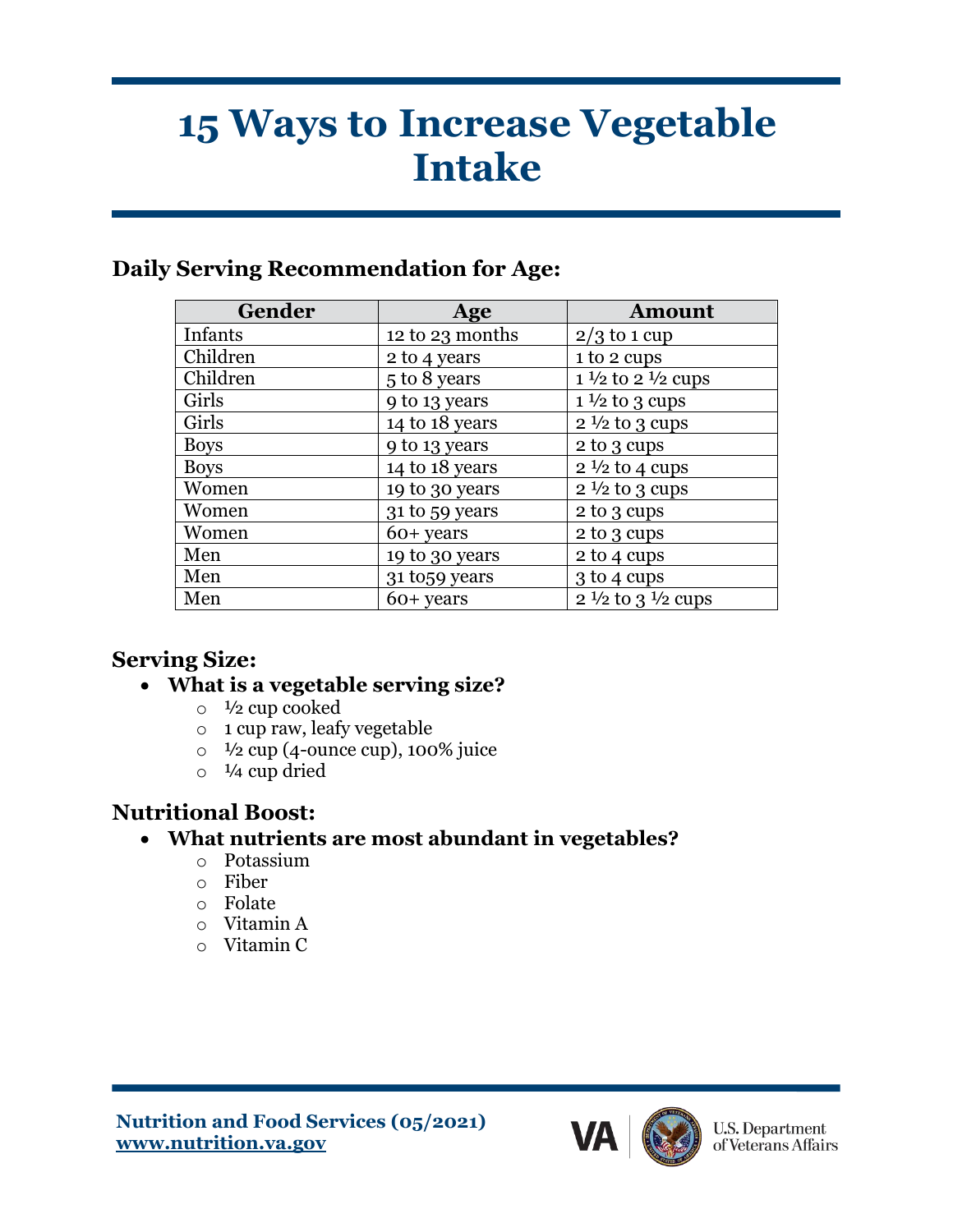# **Healthy Ideas:**

#### **1.) Be an "artist" in the kitchen**

Kitchen tools such as a spiralizer, cookie-cutter, or vegetable peeler can give your vegetable a "new-look". Changing the shape and increase interest.

Bonus - ask your kids or grandkids to help with meal prep. This can increase their interest at meals and snacks too.

#### **2.) Bring life to sandwiches and wraps**

Add a variety of vegetables to your sandwiches, such as spinach, tomatoes, avocado, sprouts, onions, cucumbers, peppers, sliced carrots, artichokes, sun-dried tomatoes, as well as fire-roasted peppers.

#### **3.) Do not shy away from dried options**

Try dried veggies in place of chips for a nice crunch and good source of fiber. For an extra boost of pair vegetables with hummus, salsa, or a vegetable-based dip. Top your salad with dried options in place of croutons.

#### **4.) Liven up your main dish**

Add an extra serving of canned, pureed, or cooked, frozen vegetables to your soups for a heartier spoonful.

#### **5.) Balance out a heavy carbohydrate dish**

Mix cooked, chopped, or pureed vegetables into dishes like lasagna, macaroni and cheese, roasted potatoes, rice, or mixed-grain dishes.

#### **6.) Drink the rainbow**

Add green, leafy vegetables like kale or spinach to your smoothies. Swap afternoon coffee for low-sodium 100% vegetable juice.

## **7.) All in one**

Mix finely chopped vegetables, such as onions, celery, peppers, carrots, mushrooms, or mashed beans into meats like hamburgers, meatballs, or meatloaf.

## **8.) Expand your palate**

Each week or month try a new vegetable like jicama, turnips, eggplant, kale, yams, bamboo shoots, collard greens, parsnips, okra, water chestnuts, and any other vegetable that is 'new' to you.